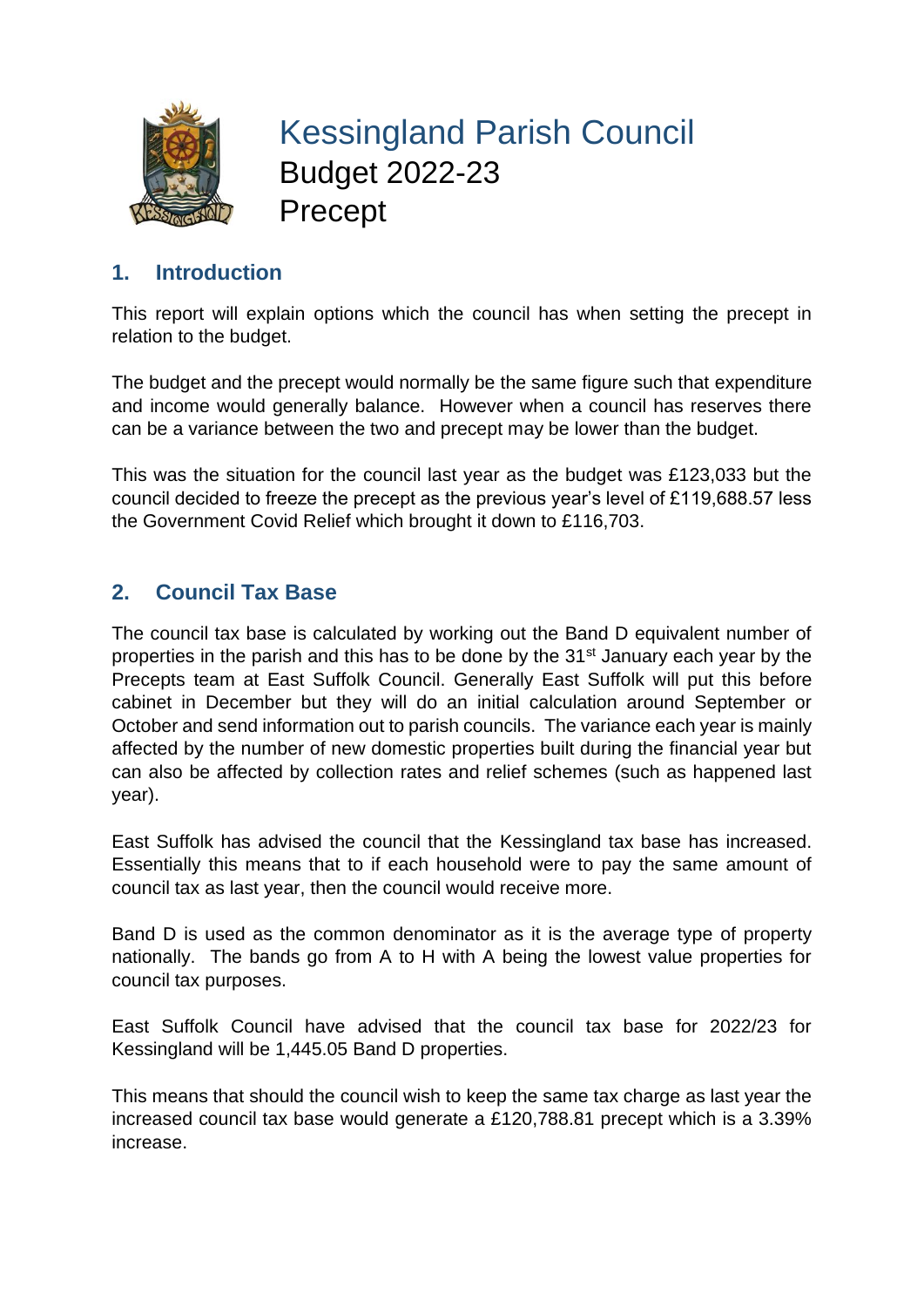# **3. Precept Options**

Finance & Governance are recommending a budget for 2022-23 of £139,194.00. This gives the council some options with regard to setting the precept. In effect these are to match the precept to the budget or to set a precept lower than the budget and potentially draw on reserves to fund the difference.

#### **a. Budget = Precept**

This option would have the following effect on the precept

|                                 | Band A | Band B | Band C | Band D | Band E | Band F | Band G | Band H |
|---------------------------------|--------|--------|--------|--------|--------|--------|--------|--------|
| 2021/22                         | 55.88  | 65.19  | 74.51  | 83.82  | 102.45 | 121.07 | 139.70 | 167.64 |
| 2022/23                         | 63.73  | 74.35  | 84.97  | 95.59  | 116.83 | 138.07 | 159.32 | 191.18 |
| <b>Difference</b><br>f per Year | 7.85   | 9.15   | 10.46  | 11.77  | 14.39  | 17.00  | 19.62  | 23.54  |
| Difference<br>£ per             |        |        |        |        |        |        |        |        |
| month                           | 0.65   | 0.76   | 0.87   | 0.98   | 1.20   | 1.42   | 1.63   | 1.96   |
| Difference<br>f per week        | 0.15   | 0.18   | 0.20   | 0.23   | 0.28   | 0.33   | 0.38   | 0.45   |

#### **b. 0% increase on the last year's Council Tax**

This option would result in an income from the precept of £120,788.81 which would leave the council with a potential shortfall of planned income to expenditure of 18,405.19. This option was taken last year however it was because of Covid, Covid furlough schemes, reducing household incomes and a reduced council tax base.

#### **c. Higher than 0% but less than Budget**

This could be set at any point in between a & b

The council can decide to go for any of the above options however options b and c can only be considered as short term options and if council were to consider these options it should be as part of the planned method of reaching point a.

### **4. External Factors**

There are some external factors which might influence councillors when deciding upon the precept. It is unlikely that Suffolk County Council and the Police & Crime Commissioner will not be increasing their share of council tax and it is likely to be at a level approaching their maximum allowed increase as they have already stretched